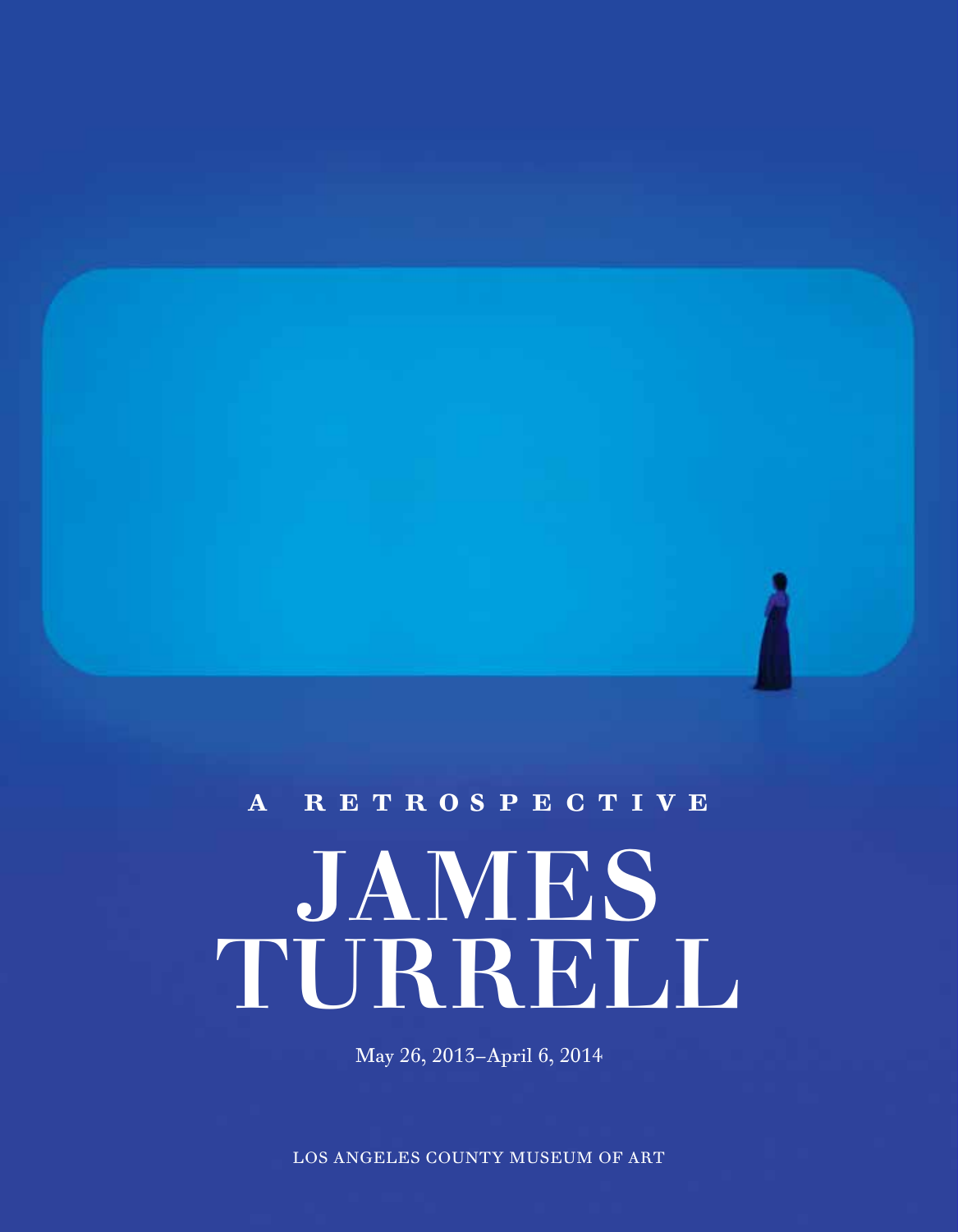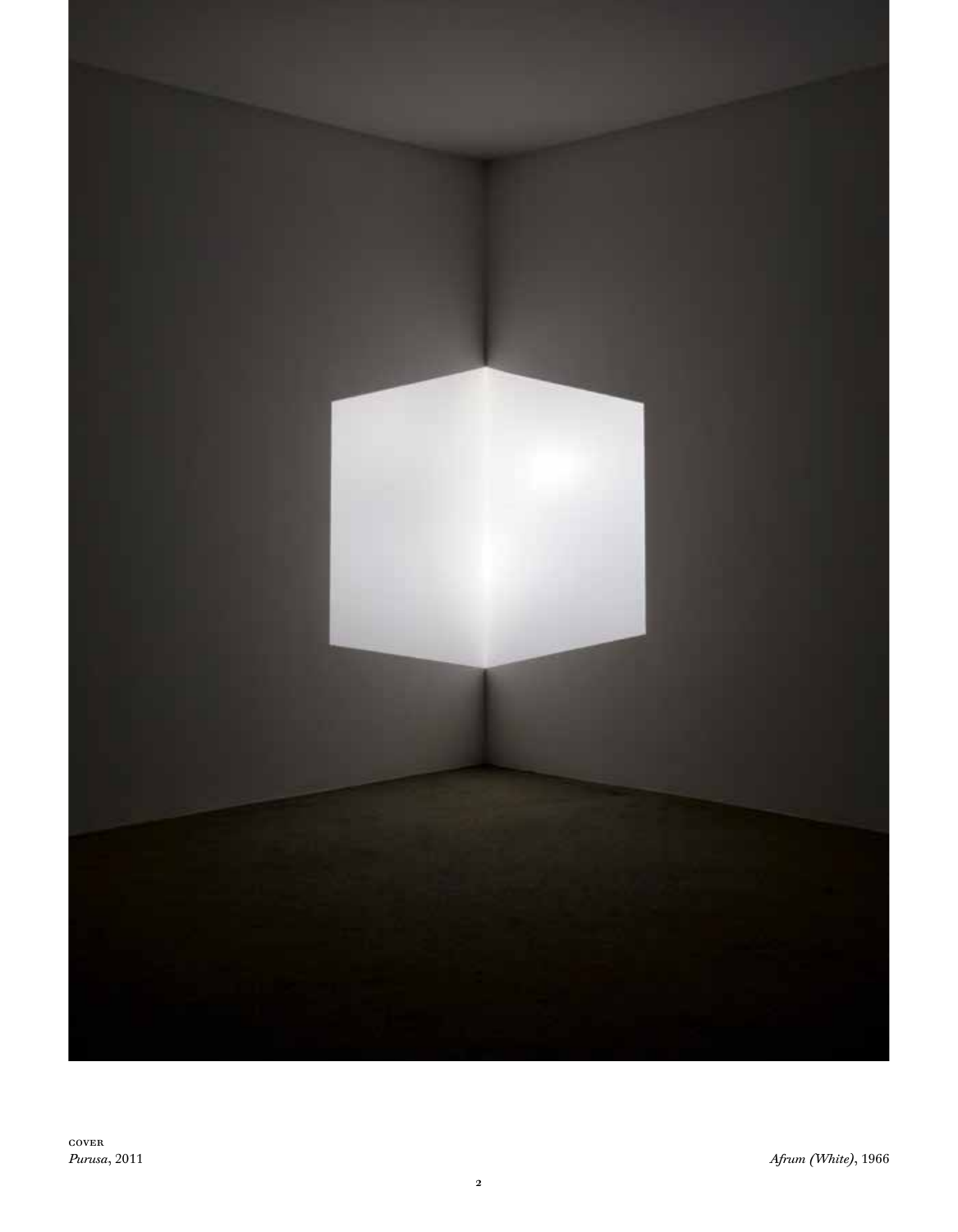

## **I ntroduction**

Over the course of nearly fifty years, James Turrell has created a vast body of work exploring the properties of light, perception, architecture, and the space of the viewer. Throughout his career—from his early light projections to his immersive installations to his magnum opus, the Roden Crater Project—Turrell has provided experiences for visitors rather than simply creating objects. *James Turrell: A Retrospective* presents the most comprehensive overview of his work to date through a variety of mediums, including projections, sensory environments, photographs, and works on paper.

Born in 1943, Turrell grew up in Pasadena, California. By the age of sixteen he had earned his pilot's license. While an undergraduate at Pomona College, he completed extensive coursework in art, art history, mathematics, and astronomy, graduating in 1965 with a bachelor's degree in perceptual psychology. He took graduate courses at the University of California, Irvine, and received his master's in fine arts from Claremont Graduate School. He has been honored with numerous awards, including the prestigious Guggenheim and MacArthur "genius" fellowships. His works prompt visitors to consider not only what they are perceiving but also the nature and process of perception.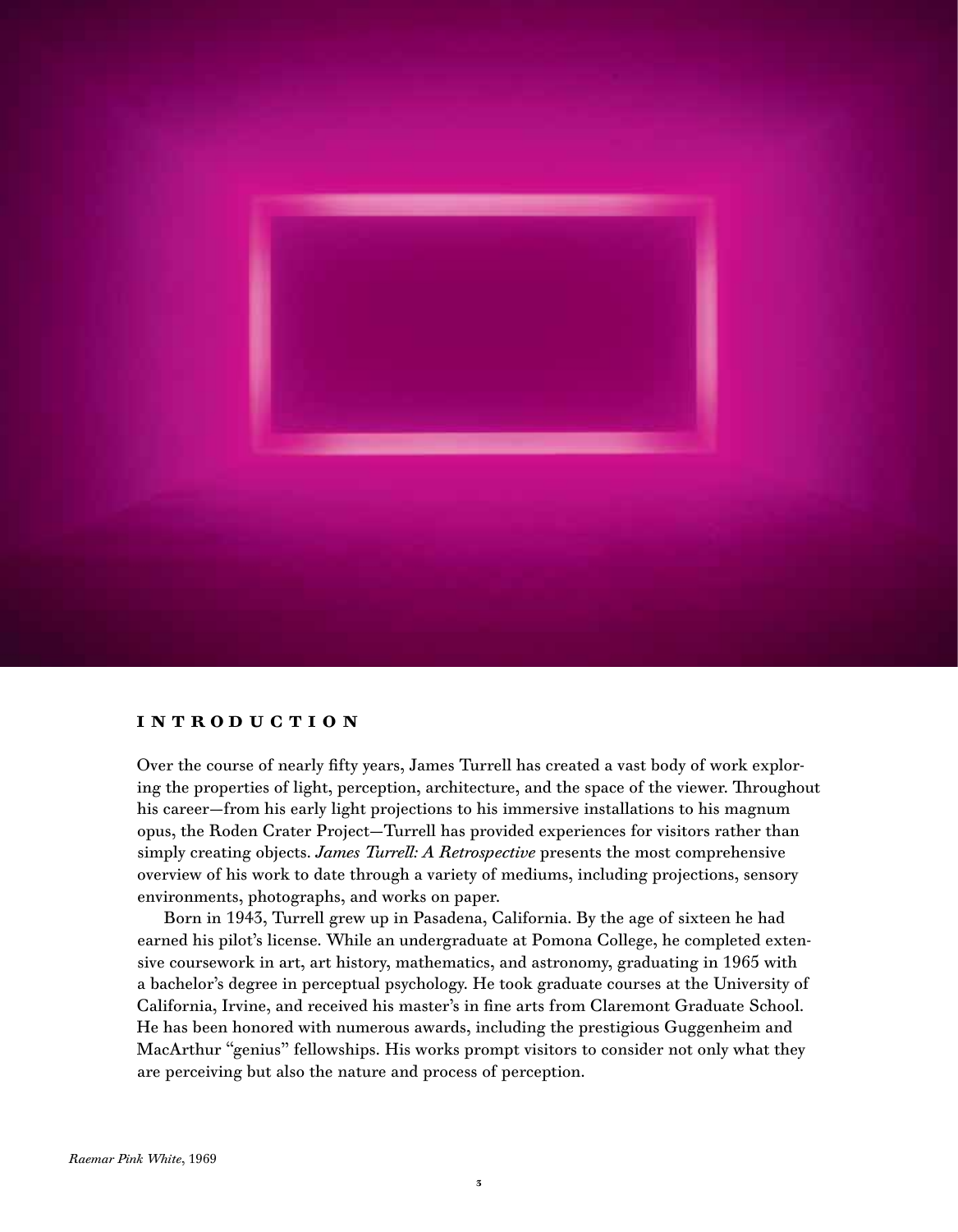## LIGHT

Although the theme of light has preoccupied artists for centuries, no artist has considered the theoretical and material properties of light as fully as has Turrell. Drawing on sensory experiences of light—such as light streaming through the leaves of a dense forest he creates opportunities for viewers to experience light as a primary physical presence rather than as a tool with which to see or render other phenomena. By devising the means to hold light as an isolated and almost tactile substance, he invites viewers to contemplate the nature of light itself: its transparency or opacity, its volume, and its color.

Turrell saw the potential of light as a creative medium from the very beginning of his career. Fascinated by the light emitted from the slide projectors used in his college art-history classes, he created some of his earliest artworks by projecting a single controlled beam of light across a room; these are known as the **Projection Pieces**. Standing before *Afrum (White)* (1966), the viewer sees a luminous cube floating in one corner of the room, as if the light has a palpable presence. Yet with the blink of an eye or a shift in position, the cube disappears and the light falls flat on the surface of the wall, calling attention to its delicate and elusive nature.

From 1966 to 1974 Turrell's studio was located at the former Mendota Hotel, on the corner of Main and Hill Streets in Santa Monica, California. To create his early light projections, he sealed off two main spaces from all external light by painting the windows black. He later reopened the space, letting in outside light by making small scratches that allowed tiny slivers of light to enter, opening the painted windows, and cutting holes in the studio walls. He began orchestrating sequences of light projected inside the darkened studio—sunlight during the day and urban light in the evening—thereby creating intricate performances of light, shadow, color, and movement and transforming it into a space ordered by light.

These early explorations led Turrell to make other works in light in the late 1960s and early 1970s. He began to create spaces to hold light—at times filling entire rooms with intensely colored light or juxtaposing two rooms inhabited by light of varying qualities in order to give it a more tangible presence.

Turrell has pursued his interest in light throughout his career and across different mediums. In two portfolios of aquatint prints, *First Light* (1989–90) and *Still Light* (1991), he revisited his early light performances at the Mendota Hotel by capturing on paper the effects of the light projections. Using the most light-catching form of etching, he reproduced the brightness of light as it strikes a wall in the first series and evoked the hazy atmospheric effect of a projection in the second series.

In his latest works Turrell has incorporated technological advances while extending his interest in the properties of light. *Yukaloo* (2011), from the recent **Wide Glass** series, is made of solid glass panes illumined by neon and LEDs so that they appear as distinct floating fields of light. And although technically complex, his **Holograms**, which seem to hold multidimensional fragments of light, can be made only through painstaking and unpredictable misexposure of holographic film.

## **P erception**

Along with his college courses in perceptual psychology, Turrell's interests in science, religion, meditation, and aviation have also greatly influenced his consider-

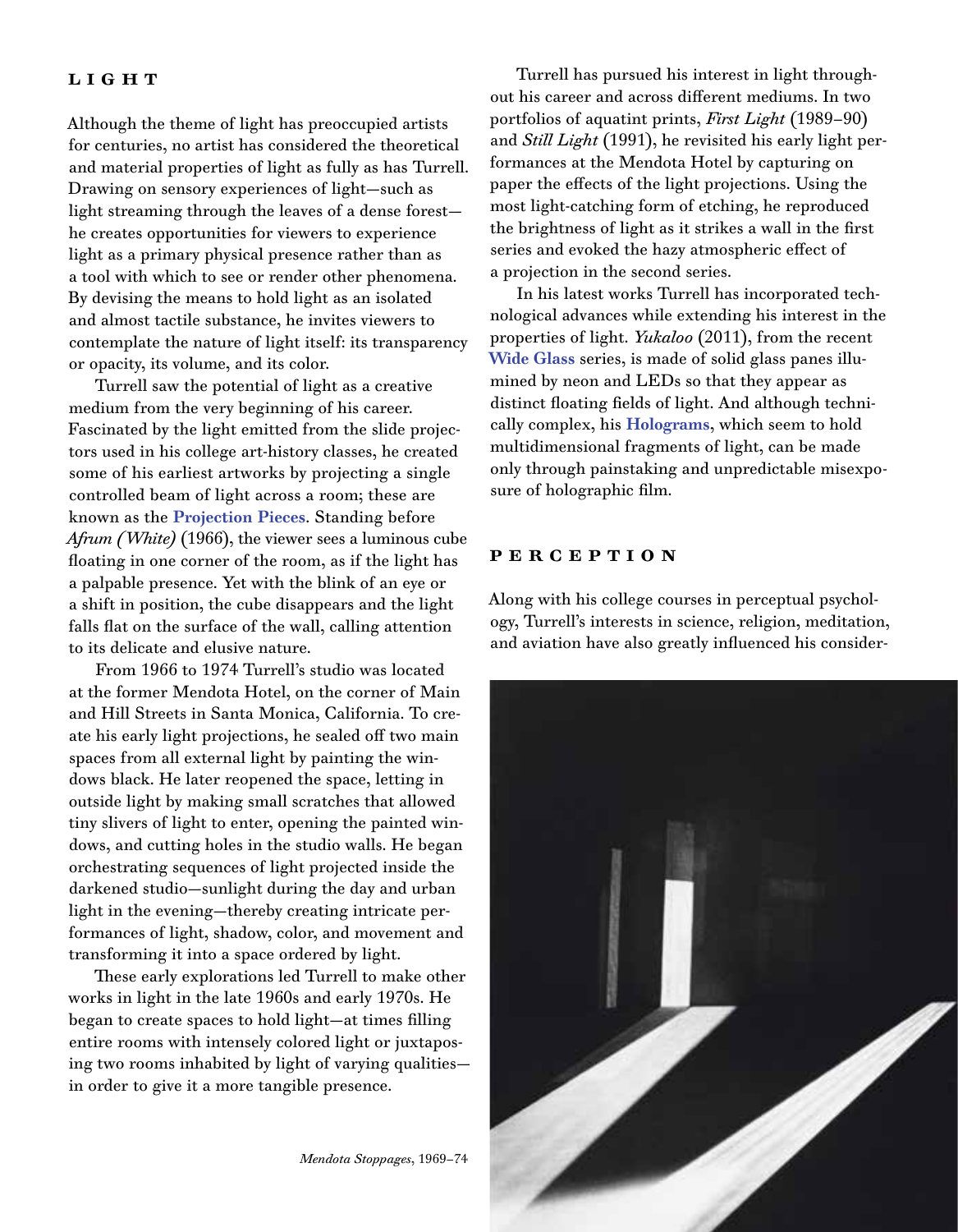ation of the wondrous and complex nature of human perception. His works have explored the mechanical and temporal aspects of seeing as well as how our observations are illuminated by the "inner light" of our own experiences. From his early work with the Los Angeles County Museum of Art's (LACMA's) groundbreaking *Art and Technology* program to his study of meditative practices across multiple religions, the relationship between what is seen by the eye and what is seen by the mind has been an ongoing concern.

In 1968–69, as part of the *Art and Technology* initiative, Turrell collaborated with artist Robert Irwin and NASA scientist and psychologist Ed Wortz at the Garrett Corporation. Together they developed a series of art- and science-based investigations into the mechanics of perception, with special emphasis on sensory deprivation. The research impacted Turrell's later work; he went on to create immersive installations and environments that explore the effects of meditative states on perception and the physical aspects of seeing.

In his **Perceptual Cells** series, Turrell makes freestanding enclosed structures that provide an experience for just one viewer at a time. Visitors to a Gaswork (a specific type of Perceptual Cell) enter a spherical chamber on a sliding bed and are surrounded by saturated light. The intense experience of the visitor to a work such as *Light Reignfall* (2011) reveals the multidimensional power of light and the complex and malleable seeing instrument that is the human eye—and, Turrell believes, it offers the potential for transformation and psychological growth through heightened perception.

Turrell also incorporates perceptual phenomena that occur in utter darkness in his series known as **Dark Spaces**, which he began in the 1970s. Stressing the absence of light rather than its material presence, *Dark Matters* (2011) consists of an unlit corridor that leads to a sealed and darkened room. After experiencing complete blackness for seven to fifteen minutes, the viewer's eyes slowly adjust, and a faint glow begins to appear from a low-wattage incandescent bulb. Because the light source is so dim that the room never becomes truly visible, the mind struggles to distinguish between internal and external visual stimuli. "The longer you stay [in a Dark Space], the more the difference between having your eyes open and having your eyes closed is diminished," notes Turrell.

Since the mid-1970s Turrell has also created rooms filled with light of a single color, calling the series **Ganzfelds**. *Ganzfeld* is a German word meaning "complete field" and comes from a psychological term for the disorienting effect of being immersed in a homogeneous visual field, as one would find in a whiteout during a snowstorm or when flying through thick clouds or fog. Turrell's most recent Ganzfeld, *Breathing Light* (2013), is a large, enclosed, and nearly seamless environment. Carefully programmed lighting, together with an apparently blank space, prevents the visitor's eyes from latching on to any specific architecture, thereby making it difficult to tell the difference between internally and externally generated visual sensations. "You are not really sure anymore which way is up or down," Turrell says. "I am interested in this new landscape without horizon."

## **A rchitecture/ S pace**

Since his early statements and performances at the Mendota Hotel, Turrell has continued to develop series of works that address architecture and the space of the viewer. As part of his evolving practice, he has utilized architectural interventions, created immersive environments, designed and erected autonomous outdoor spaces, and continues to build structures within Roden Crater, an extinct volcano in the northern Arizona desert. In all of these works he has used architecture itself to frame light and directly address the viewer's perception.

*Raemar Pink White* (1969) is an early work known as a **Shallow Space**, in which small architectural modifications create space that is then filled with light. **Cross Corner Constructions**, such as *Raethro II (Red)* (1969), are Shallow Spaces in the corner of a room that also employ a cavity to hold light.

The ideas that grew out of these early works informed subsequent series that furthered the use of architecture in creating viewing experiences. In **Space Division Constructions** such as *St. Elmo's Breath* (1992), for instance, viewers stand in a viewing space that is directly lit and look into a sensing space, which is filled with diffuse light. Turrell since the late 1960s has created immersive environments known as **Wedgeworks** that use architecture to frame light and call attention to the ways in which light shapes our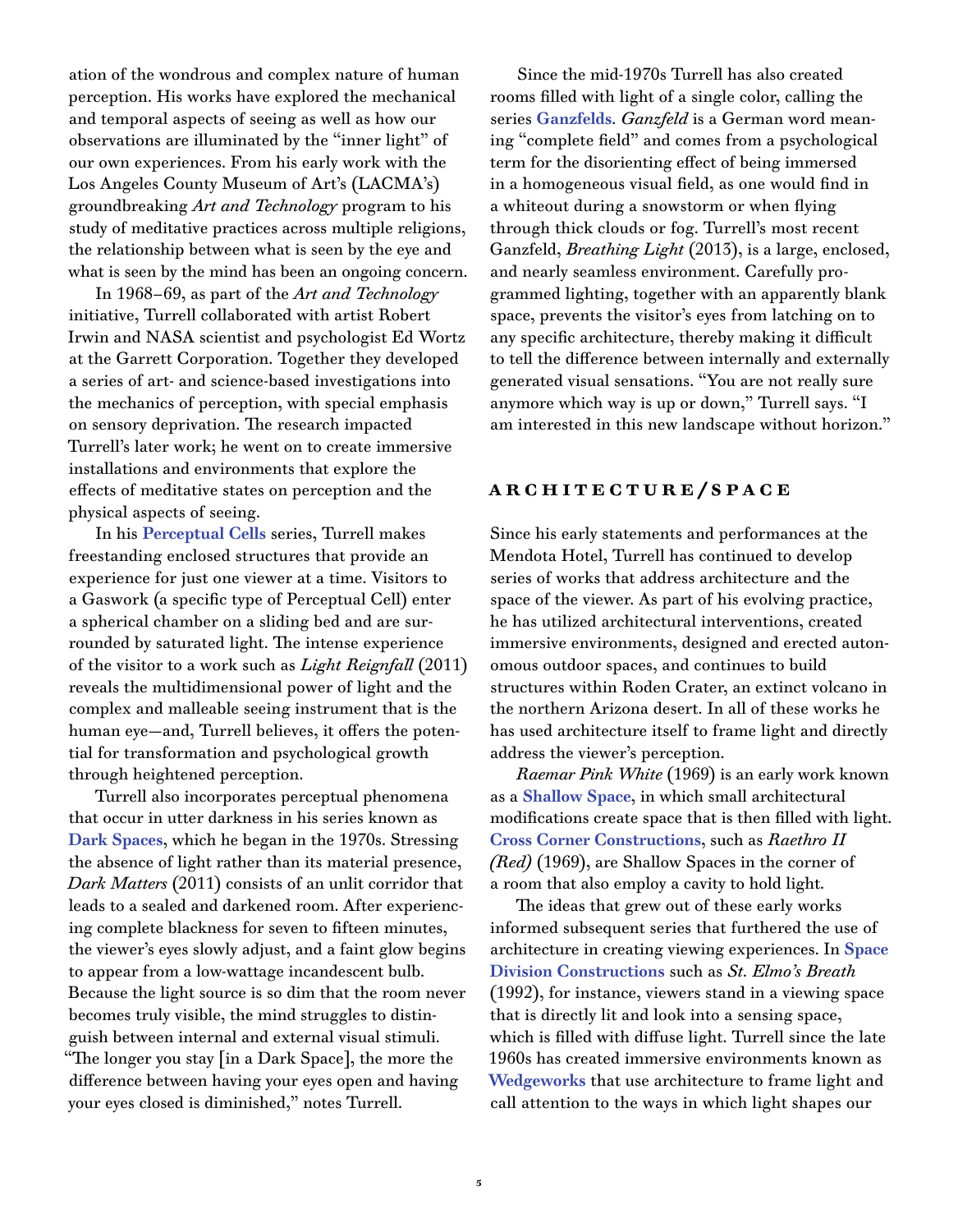

understanding of space. The longer the viewer remains within the misty light of a Wedgework such as *Key Lime* (1994), the more heightened his or her awareness becomes. Each individual's perception generates a unique understanding of the logic of the space.

In addition to interior architectural interventions, Turrell also has made dramatic structural cuts to exteriors in order to open his artwork to the outside. In the mid-1970s he created an aperture to the sky in the roof of the Mendota Hotel. With artificial light framing the opening from the inside, something so far away—the sky—seemed closer and more tangible for viewers. This led to a body of work known as **Skyspaces**, and as Turrell's ability to cut into extant buildings became increasingly limited and limiting, he started to construct independent structures for them. Consisting of an enclosed chamber with benches along the interior walls, programmed lighting, and an opening in the ceiling that lets the viewer see the interplay of sky, light, and atmosphere, the Skyspaces are now his most widely recognized site-specific works. More than seventy have been built across five continents.

Turrell is concerned with working in the wider landscape as well. After crisscrossing the western United States in his single-engine airplane for seven months in 1974, he found Roden Crater, which he has been transforming into a naked-eye astronomical observatory and monumental artwork for nearly forty years. Within this 400,000-year-old volcano, he has created a series of tunnels, rooms, and apertures as celestial viewing chambers designed to sample and track light from the sky and mark astronomical events such as solstice.

Many cultures have designed buildings and other structures to bring the sun's light inside, where it can then be redirected, seen, and felt. Through almost four decades of planning and revision, Roden Crater has come to embody elements of nearly all of Turrell's ideas about light, architecture, place, and perception. As viewers of his work, we are invited to slow down and consider the very ways in which we see.

Elizabeth Gerber *Los Angeles County Museum of Art, Education and Public Programs*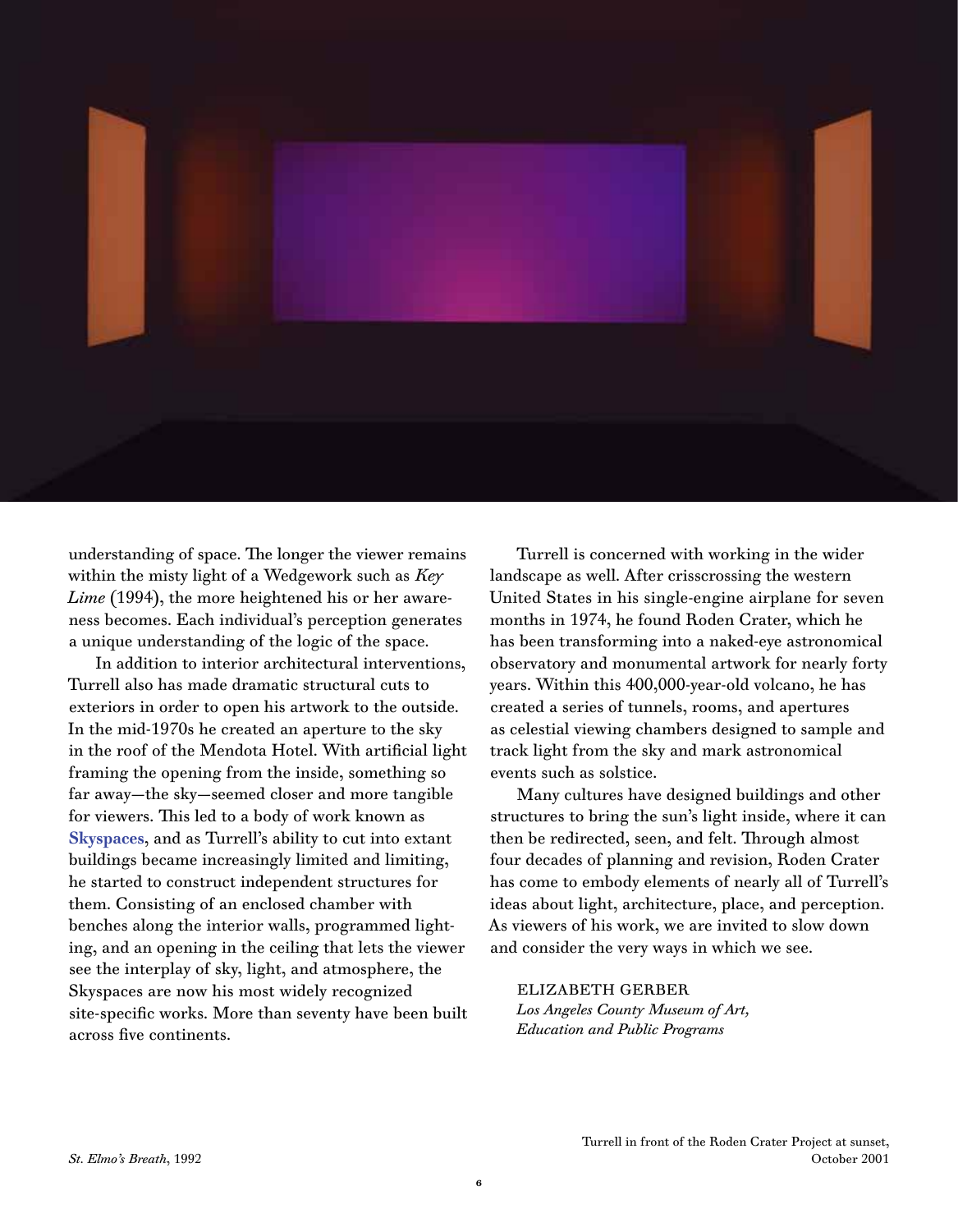## *James Turrell: A Retrospective*

is organized by the Los Angeles County Museum of Art, in conjunction with the Museum of Fine Arts, Houston, and the Solomon R. Guggenheim Foundation, New York.

Major support is provided by Kayne Griffin Corcoran and the Kayne Foundation.

Generous funding is also provided by Shidan and Susanne Taslimi, Mehran and Laila Taslimi, and the Taslimi Foundation, Renvy Graves Pittman, Christie's, and Vacheron Constantin. Additional underwriting by Pace Gallery, Suzanne Deal Booth and David G. Booth, Robert Tuttle and Maria Hummer-Tuttle, Gagosian Gallery, and Violet Spitzer-Lucas and the Spitzer Family Foundation, along with Mark and Lauren Booth, James Corcoran and Tracy Lew, the Charles W. Engelhard Foundation, and Pierre Lagrange and Roubi L'Roubi.

Education programs at the Los Angeles County Museum of Art are supported in part by the William Randolph Hearst Endowment Fund for Arts Education and Rx for Reading.

#### **ILLUSTRATIONS**

All artworks © James Turrell.

*Purusa*, 2011 Ganzfeld Dimensions variable Installation view at Garage Center for Contemporary Culture, Moscow, 2011



*Afrum (White)*, 1966 Cross Corner Projection Dimensions variable Los Angeles County Museum of Art, partial gift of Marc and Andrea Glimcher in honor of the appointment of Michael Govan as Chief Executive Officer and Wallis Annenberg Director and purchased with funds provided by David Bohnett and Tom Gregory through the 2008 Collectors Committee, M.2008.60

*Raemar Pink White*, 1969 Shallow Space Dimensions variable Collection of Art & Research, Las Vegas Installation view at Griffin Contemporary, Santa Monica, CA, 2004

*Mendota Stoppages*, 1969–74 Black-and-white photograph  $6 \times 8$  in.  $(16.5 \times 21.6$  cm) Karen Comegys-Wortz and Edward Wortz Collection

*St. Elmo's Breath*, 1992 Space Division Construction, Danaë Series Dimensions variable Houghton Hall Collection, UK

Cover, pp. 6, 7: photo © Florian Holzherr; pp. 2, 4: photo © 2013 Museum Associates / LACMA; p. 3: photo by Robert Wedemeyer, courtesy Kayne Griffin Corcoran, Los Angeles